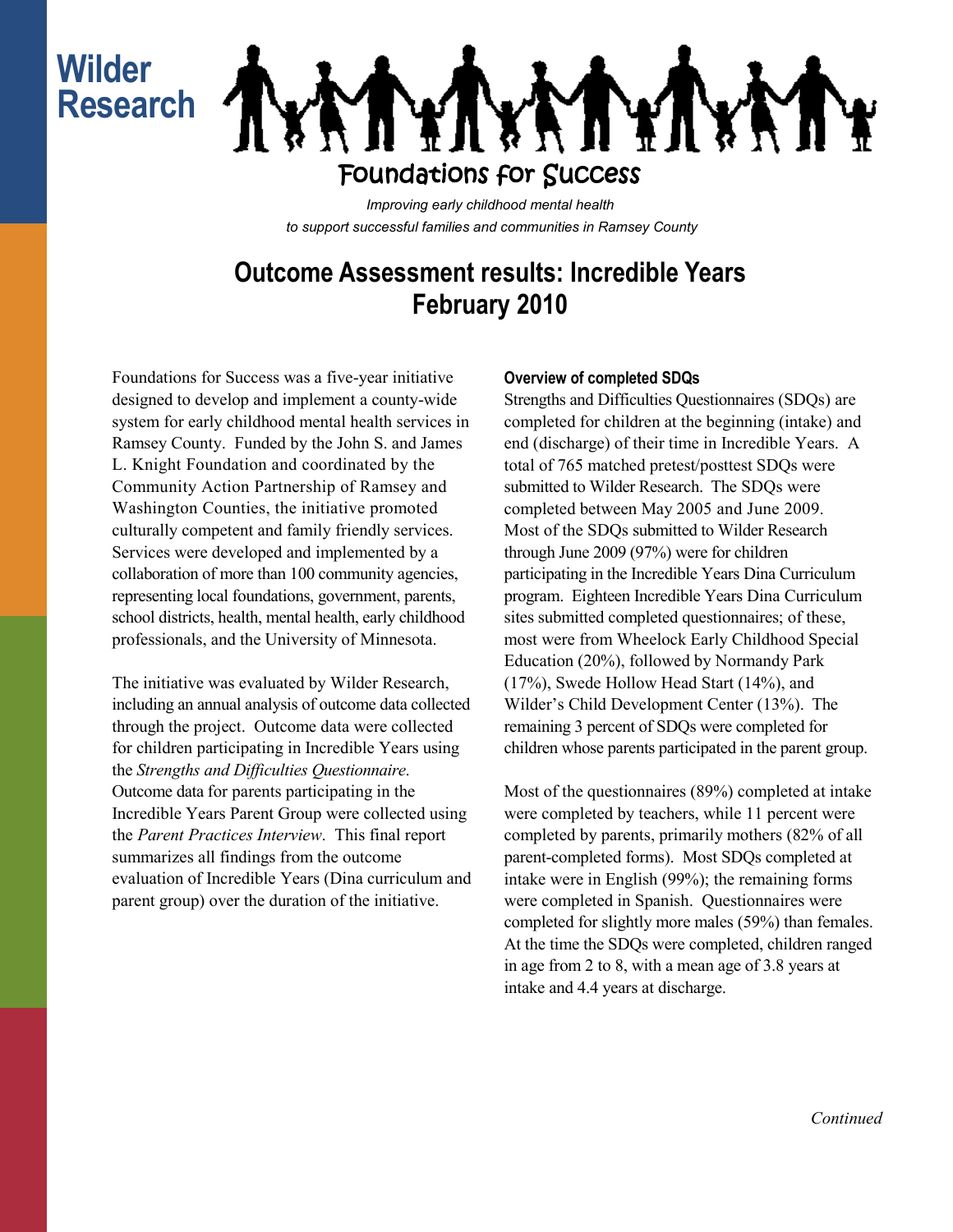#### **Results of the SDQ**

The SDQ is comprised of five subscales: emotional symptoms, conduct problems, hyperactivity-inattention, peer problems, and prosocial behavior. In addition to subscale scores, a total difficulties score (sum of scores on all scales except prosocial behavior) was calculated for each child.

All scores can further be classified into one of three clinical categories: normal, borderline, or abnormal. An abnormal total difficulties score can be used to identify children who may have mental health concerns.

Changes in scores from intake to discharge are based on individually matched cases (n=765). The major SDQ findings are as follows:

- Overall, children showed statistically significant improvements in all five domains of behavior assessed by the SDQ (emotional symptoms, peer problems, conduct problems, hyperactivity, and prosocial behavior), as well as an improvement in their total difficulties score.
- The most significant gains, and largest effect sizes, occurred in the areas of peer problems and prosocial behavior.
- Most children (52% to 86%) who were in the "normal" category on the subscales at intake maintained that status at discharge.
- Between 7 percent and 27 percent of children demonstrated clinical improvements from intake to discharge (i.e., they improved from "abnormal" to "normal" or "borderline," or from "borderline" to "normal").
- The largest clinical improvement was on the prosocial scale, in which 27 percent of children improved by at least one clinical category between intake and discharge.
- One-quarter of the children demonstrated improvement in their total difficulties scores, improving by at least one clinical category.
- Sixty-three percent of children's total difficulties scores were "normal" at intake, compared to 76 percent at discharge.
- Parents and teachers reported that fewer children had "at least minor" difficulties with emotions, concentration, behavior, or getting along with others at discharge (37%) compared to intake  $(49%).$

#### **Overview of completed PPIs**

The Parent Practices Interview (PPI) is completed by parents participating in the Incredible Years Parent Group at intake and discharge. This report summarizes the results of 48 matched PPIs (intake and discharge only) completed between March 2005 and June 2009.

Most of the parents who participated in the Parent Group were female (83%), Caucasian (89%), between the ages of 30 and 49 (72%), and married  $(68\%)$ .

#### **Results of the PPI**

The PPI is comprised of seven domains that assess parenting in the following areas: appropriate discipline, harsh and inconsistent discipline, positive verbal discipline, monitoring, physical punishment, praise and incentives, and clear expectations. Parents' scores in each domain can also be classified as "clinical" or problematic/high-risk if above established cut-offs.

Changes in scores from intake to discharge are based on individually matched cases (n=45 to 48, depending on the subscale). The major findings from the PPI are as follows:

- Parents demonstrated significant improvement from pretest to posttest in six of seven parenting skill areas: appropriate discipline, harsh and inconsistent discipline, positive verbal discipline, praise and incentives, physical discipline, and clear expectations.
- The most significant improvement was the decline in self-reported use of harsh and inconsistent discipline between pretest and posttest; the increase in parental use of praise and incentives and positive verbal discipline was also highly significant.
- Almost one-third of parents (29%) moved out of the "clinical" range on the harsh and inconsistent discipline domain by posttest, which was highly significant; one in five parents (19%) also moved out of the clinical range in the area of physical punishment, which was significant as well.
- Although not statistically significant, between 7 percent and 19 percent of parents moved out of the "clinical" range on the remaining five domains by posttest.